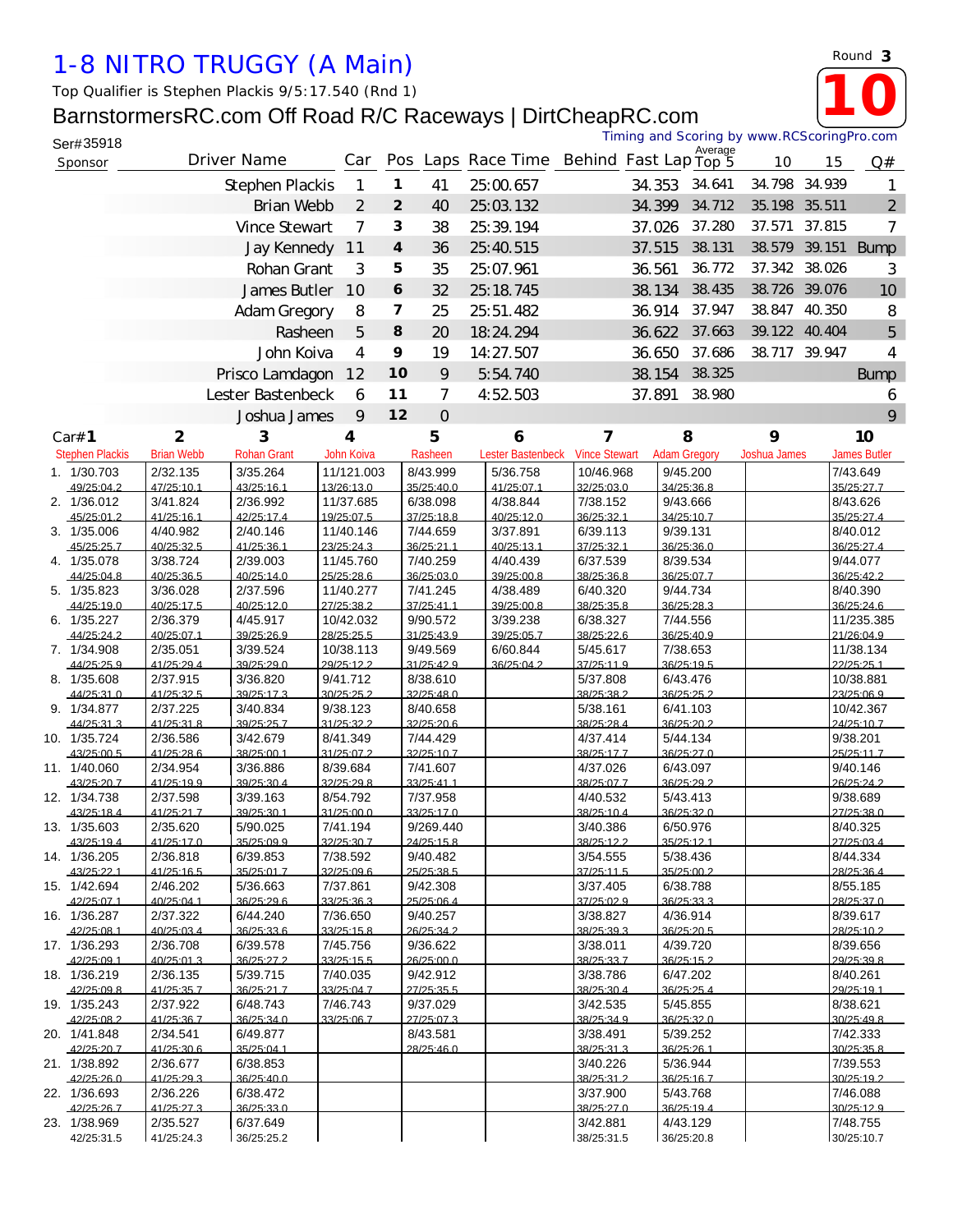| Car# 1                      | $\overline{2}$         | 3                      | $\overline{\mathbf{4}}$ | 5       | 6                                            | $\overline{7}$         | 8                       | 9                   | 10                     |
|-----------------------------|------------------------|------------------------|-------------------------|---------|----------------------------------------------|------------------------|-------------------------|---------------------|------------------------|
| <b>Stephen Plackis</b>      | <b>Brian Webb</b>      | <b>Rohan Grant</b>     | John Koiva              | Rasheen | Lester Bastenbeck Vince Stewart Adam Gregory |                        |                         | <b>Joshua James</b> | James Butler           |
| 24. 1/34.601                | 2/35.844               | 4/40.780               |                         |         |                                              | 3/37.453               | 5/45.676                |                     | 7/39.440               |
| 42/25:28.2<br>25. 1/35.781  | 41/25:220<br>2/35.924  | 36/25:22.9<br>5/47.747 |                         |         |                                              | 38/25:27.0<br>3/39.464 | 36/25:26.0<br>7/534.125 |                     | 31/25:47.0<br>6/43.861 |
| 42/25:27.2                  | 41/25:20.0             | 36/25:30.7             |                         |         |                                              | 38/25:25.9             | 25/25:51.4              |                     | 31/25:39.5             |
| 26. 1/35.233                | 2/40.397               | 4/41.122               |                         |         |                                              | 3/48.519               |                         |                     | 6/41.442               |
| 42/25:25.4                  | 41/25:25.2             | 36/25:28.8             |                         |         |                                              | 38/25:38.1             |                         |                     | 31/25:29.7             |
| 27. 1/40.133<br>42/25:31.3  | 2/46.360<br>40/25:01.6 | 5/42.859<br>36/25:29.3 |                         |         |                                              | 3/50.320<br>37/25:11.1 |                         |                     | 6/39.243<br>31/25:18.1 |
| 28. 1/36.591                | 2/48.314               | 5/43.299               |                         |         |                                              | 3/38.056               |                         |                     | 6/40.052               |
| 42/25:31.5                  | 40/25:17.0             | 36/25:30.3             |                         |         |                                              | 37/25:07.4             |                         |                     | 31/25:08.2             |
| 29. 1/42.998                | 2/41.463               | 5/47.666               |                         |         |                                              | 3/37.101               |                         |                     | 6/38.826<br>32/25:46.0 |
| 41/25:04.3<br>30. 1/36.765  | 40/25:21.9<br>2/35.505 | 36/25:36.7<br>5/39.886 |                         |         |                                              | 37/25:02.8<br>3/48.524 |                         |                     | 6/38.679               |
| 41/25:04.4                  | 40/25:18.5             | 36/25:33.4             |                         |         |                                              | 37/25:12.5             |                         |                     | 32/25:35.8             |
| 31. 1/34.970                | 2/36.222               | 5/76.430               |                         |         |                                              | 3/38.526               |                         |                     | 6/40.375               |
| 41/25:02.1                  | 40/25:16.2             | 35/25:29.0<br>5/39.704 |                         |         |                                              | 37/25:09.7             |                         |                     | 32/25:27.9<br>6/38.542 |
| 32. 1/36.241<br>41/25:01.6  | 2/34.399<br>40/25:11.9 | 35/25:24.6             |                         |         |                                              | 3/39.186<br>37/25:07.9 |                         |                     | 32/25:18.7             |
| 33. 1/35.018                | 2/34.613               | 5/40.484               |                         |         |                                              | 3/39.150               |                         |                     |                        |
| 42/25:36.2                  | 40/25:08.0             | 35/25:21.4             |                         |         |                                              | 37/25:06.1             |                         |                     |                        |
| 34. 1/34.761<br>42/25:33.9  | 2/36.548<br>40/25:06.6 | 5/36.561<br>35/25:14.2 |                         |         |                                              | 3/39.854<br>37/25:05.1 |                         |                     |                        |
| 35. 1/35.320                | 2/36.647               | 5/36.931               |                         |         |                                              | 3/39.728               |                         |                     |                        |
| 42/25:32.5                  | 40/25:05.5             | 35/25:07.9             |                         |         |                                              | 37/25:04.1             |                         |                     |                        |
| 36. 1/35.970                | 2/36.162               |                        |                         |         |                                              | 3/38.647               |                         |                     |                        |
| 42/25:31.9<br>37. 1/45.362  | 40/25:03.8<br>2/36.314 |                        |                         |         |                                              | 37/25:021<br>3/38.375  |                         |                     |                        |
| 41/25:05.3                  | 40/25:02.4             |                        |                         |         |                                              | 38/25:40.4             |                         |                     |                        |
| 38. 1/34.751                | 2/38.602               |                        |                         |         |                                              | 3/39.311               |                         |                     |                        |
| 41/25:03.2                  | 40/25:03.5             |                        |                         |         |                                              | 38/25:39.1             |                         |                     |                        |
| 39. 1/35.658<br>41/25:021   | 2/38.576<br>40/25:04 6 |                        |                         |         |                                              |                        |                         |                     |                        |
| 40. 1/37.441                | 2/36.143               |                        |                         |         |                                              |                        |                         |                     |                        |
| 41/25:02.9                  | 40/25:03.1             |                        |                         |         |                                              |                        |                         |                     |                        |
| 41. 1/34.353                |                        |                        |                         |         |                                              |                        |                         |                     |                        |
|                             |                        |                        |                         |         |                                              |                        |                         |                     |                        |
| 41/25:00.6                  |                        |                        |                         |         |                                              |                        |                         |                     |                        |
| Car# 11                     | 12                     | 13                     | 14                      | 15      | 16                                           | 17                     | 18                      | 19                  | 20                     |
| <b>Jay Kennedy</b>          | Prisco Lamdagon        |                        |                         |         |                                              |                        |                         |                     |                        |
| 1. 4/36.169<br>42/25:19.1   | 6/40.386<br>38/25:34.8 |                        |                         |         |                                              |                        |                         |                     |                        |
| 2. 10/70.316                | 5/38.254               |                        |                         |         |                                              |                        |                         |                     |                        |
| 29/25:43.9                  | 39/25:33.4             |                        |                         |         |                                              |                        |                         |                     |                        |
| 3. 10/40.120                | 5/38.280               |                        |                         |         |                                              |                        |                         |                     |                        |
| .31/25:14.8<br>4. 10/38.388 | 39/25:19.9<br>5/39.317 |                        |                         |         |                                              |                        |                         |                     |                        |
| 33/25:26.1                  | 39/25:23.3             |                        |                         |         |                                              |                        |                         |                     |                        |
| 5. 10/41.823                | 5/44.180               |                        |                         |         |                                              |                        |                         |                     |                        |
| 34/25:423                   | 38/25:23.1<br>5/39.230 |                        |                         |         |                                              |                        |                         |                     |                        |
| 6. 8/39.449<br>.34/25:08.8  | 38/25:17.7             |                        |                         |         |                                              |                        |                         |                     |                        |
| 7. 8/37.984                 | 4/38.364               |                        |                         |         |                                              |                        |                         |                     |                        |
| 35/25:21.2                  | 38/25:09.1             |                        |                         |         |                                              |                        |                         |                     |                        |
| 8. 7/41.331<br>35/25:11.9   | 4/38.154<br>38/25:01.7 |                        |                         |         |                                              |                        |                         |                     |                        |
| 9. 7/38.791                 | 4/38.575               |                        |                         |         |                                              |                        |                         |                     |                        |
| 36/25:37.4                  | 39/25:37.2             |                        |                         |         |                                              |                        |                         |                     |                        |
| 10. 6/41.594                |                        |                        |                         |         |                                              |                        |                         |                     |                        |
| 36/25:33.4<br>11. 5/40.501  |                        |                        |                         |         |                                              |                        |                         |                     |                        |
| 36/25:26.6                  |                        |                        |                         |         |                                              |                        |                         |                     |                        |
| 12. 6/53.776                |                        |                        |                         |         |                                              |                        |                         |                     |                        |
| .35/25:17.3                 |                        |                        |                         |         |                                              |                        |                         |                     |                        |
| 13. 4/39.079<br>35/25:05.8  |                        |                        |                         |         |                                              |                        |                         |                     |                        |
| 14. 4/38.443                |                        |                        |                         |         |                                              |                        |                         |                     |                        |
| 36/25:37.0                  |                        |                        |                         |         |                                              |                        |                         |                     |                        |
| 15. 4/37.515                |                        |                        |                         |         |                                              |                        |                         |                     |                        |
| 36/25:246<br>16. 5/40.578   |                        |                        |                         |         |                                              |                        |                         |                     |                        |
| 36/25:20.6                  |                        |                        |                         |         |                                              |                        |                         |                     |                        |
| 17. 5/41.336<br>36/25:18.7  |                        |                        |                         |         |                                              |                        |                         |                     |                        |